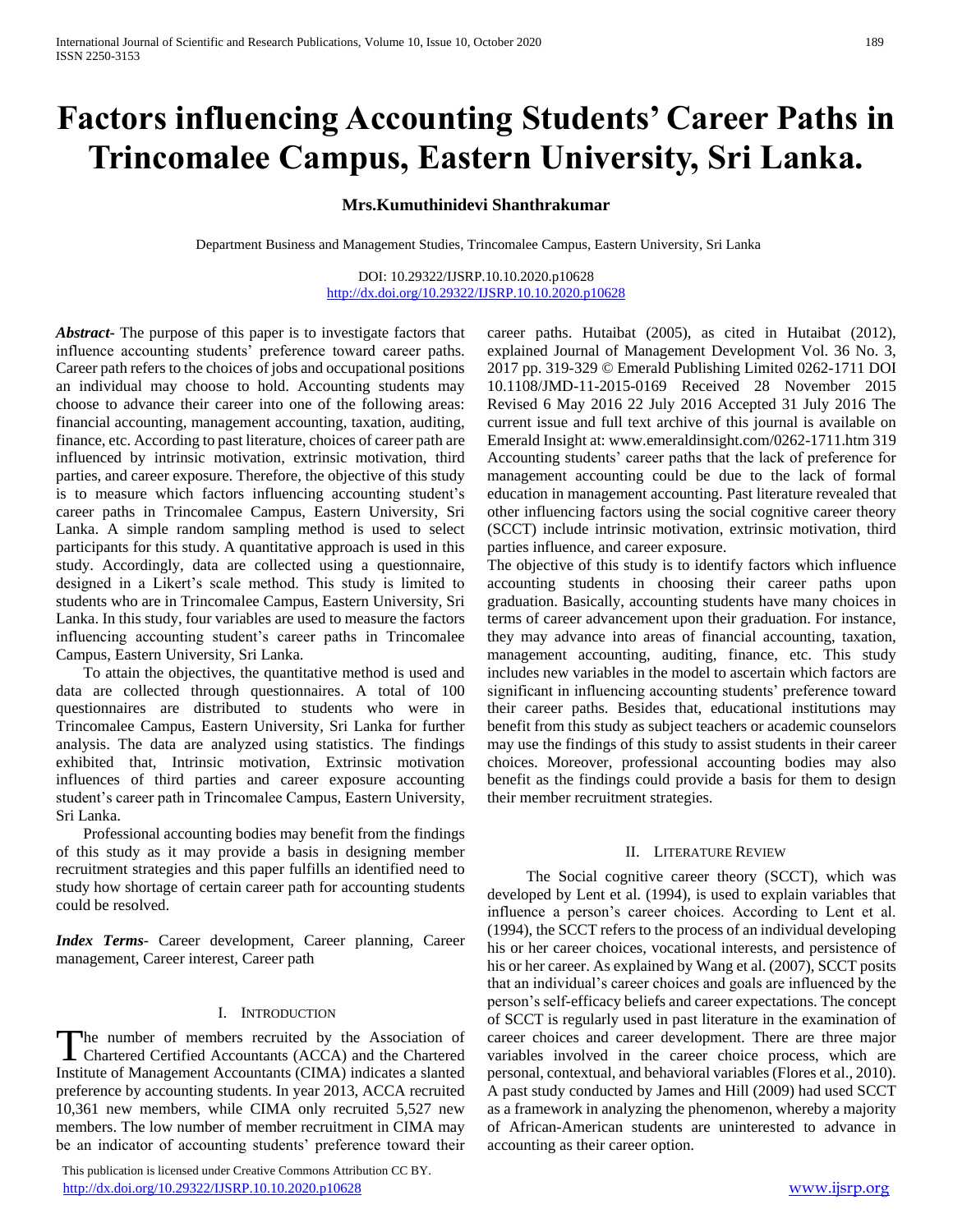As explained by Chantara et al. (2011), SCCT comprises three primary tenets, namely, self-efficacy, outcome expectations, and goals. Self-efficacy refers to an individual's faith about his or her capabilities to achieve a course of action which is related to career achievement (Mandzik, 2011). Humans with strong sense of selfefficacy will usually place great effort in accomplishing tasks despite of the obstacles they encounter. Outcome expectations, on the other hand, refer to the beliefs on the future consequence after a certain behavior is performed (Mandzik, 2011; Chantara et al., 2011). Lastly, goals are defined as a person's determination to decide on specific outcomes of learning or performance. The composition of goals represents a critical mechanism which involves the method with which a person exercises his or her selfempowerment.

 Career path is defined by Yusoff et al. (2011) as a lifelong journey which should be planned at the beginning of a person's career. On the other hand, Joseph et al. (2012) defined career path as an occupational position held by an individual for his or her entire lifetime. A person could advance into a career of business, law, academics, entertainment, etc. Career path and career choice could be used interchangeably. In this study, career path refers to the career choice which an accounting student makes upon his or her graduation. An accounting student's career choice includes advancing into areas of audit, tax, management accounting, financial accounting, finance, etc. According to Dalton et al. (2014), accounting students frequently enter into the audit and tax career paths.

 As commented by Byrne et al. (2012), identifying the factors that influence graduates' career choices would be helpful to the accountancy profession for its promotional and 320 JMD 36,3 recruitment campaign. As discussed earlier, it is observed that Malaysian accounting graduates have a slanted preference toward ACCA instead of CIMA. Thus, the identification of factors influencing career choices (i.e. career path) for the accounting graduates would aid CIMA in its recruitment campaign. According to Joseph et al. (2012), a person's career path could also be influenced by the personal attributes of the individuals. Career path may also refer to work experience instead of progress in terms of career, personal growth, job status, and job satisfaction (Jennifer, 2010 as cited in Yusoff et al., 2011). Similar to past literatures, this study adopts the concept of SCCT in the examination of accounting students' career paths in a reputable higher learning institution which recruits a huge number of accounting students annually for its accounting program.

Generally, motivation is divided into intrinsic motivation and extrinsic motivation. Intrinsic motivation refers to something or an activity which brings personal satisfaction (Ryan and Deci, 2000). Ryan and Deci (2000) further explained that intrinsic motivation is a positive experience a person has when he acts out of his own interest or challenge. It is not influenced by external factors such as pressures, rewards, or enforcement. On the other hand, Jackling and Keneley (2009) defined intrinsic motivation as a personal contentment achieved from chasing and searching for some activity. Intrinsic motivation includes two components, namely, personal interest and personal choice.

 A past study conducted by Odia and Ogiedu (2013) inspected factors affect accounting students' career choice decisions in Nigerian universities. All 300 questionnaires were collected from undergraduates in three different universities. The

t-test analysis showed that intrinsic motivation was an important factor for accounting students. Findings found that intrinsic motivation can positively affect students' career paths. Students prefer accounting simply because accounting is interesting. The students are also confident in getting good results and are addicted to numbers and figures. These factors had intrinsically motivated students to study accounting.

 Another past study conducted by Mbawuni and Nimako (2015) examined job-related and personality factors that influence career decisions for accounting students from the University of Education, Winneba. Altogether, 516 questionnaires were collected from undergraduate accounting students. Findings from this study showed feelings and perception toward the accounting profession have positive and significant influence on career decision among accounting students. On the other hand, according to Adeleke et al. (2013), personality factors which included aptitude and attitude are shown as significant factors of personality in the progress of career interest. Respondents of that study comprised secondary school leavers from both urban and rural areas.

 As explained by Ryan and Deci (2000), extrinsic motivation is different from intrinsic motivation. A person may be extrinsically motivated to perform some tasks even though they do not enjoy the task, as he may be working for expected rewards (Bainbridge, 2015). As such, Bainbridge (2015) defined extrinsic motivation as a motivation factor that comes from the outside of an individual.

 A study carried out by Hejazi and Bazrafshan (2013) consisting of 75 questionnaires was used to survey the perception of graduate accounting students in universities of Iran regarding their interest in management accounting. The result showed that management accounting is less preferred to than financial accounting and auditing among the accounting 321 Accounting students' career paths students because financial accounting could provide them with better extrinsic motivation in terms of higher pay and better benefits. The findings of the study concluded that extrinsic motivation could influence career paths. Apart from that, there are also other past studies which have found that extrinsic motivation is positively associated with career path ( Jackling and Keneley, 2009; James and Hill, 2009; Demagalhaes et al., 2011). Based on these past studies, the common extrinsic motivation factors found to influence career paths are salary and availability of job opportunities.

 However, Porter and Woolley (2014) found that the effect of extrinsic motivation is smaller in comparison to intrinsic motivation in terms of career choice. The study was conducted in a single university with a total of 278 questionnaires being collected and analyzed. Even though Porter and Woolley (2014) agreed that the accounting career does provide extrinsic benefits such as better pay and career stability, intrinsic motivation is a greater factor in influencing career path.

 Career choice can also be affected by an individual or a group of people which includes family members, friends, career guidance teachers, and career consultants. Numerous past studies have found that third parties' influence is one of the important factors that influence the career paths of accounting students. According to these past studies, students are influenced by parents (Byrne et al., 2012; Myburgh, 2005; Porter and Woolley, 2014; Tan and Laswad, 2006; Umar, 2014), subject teachers ( Byrne et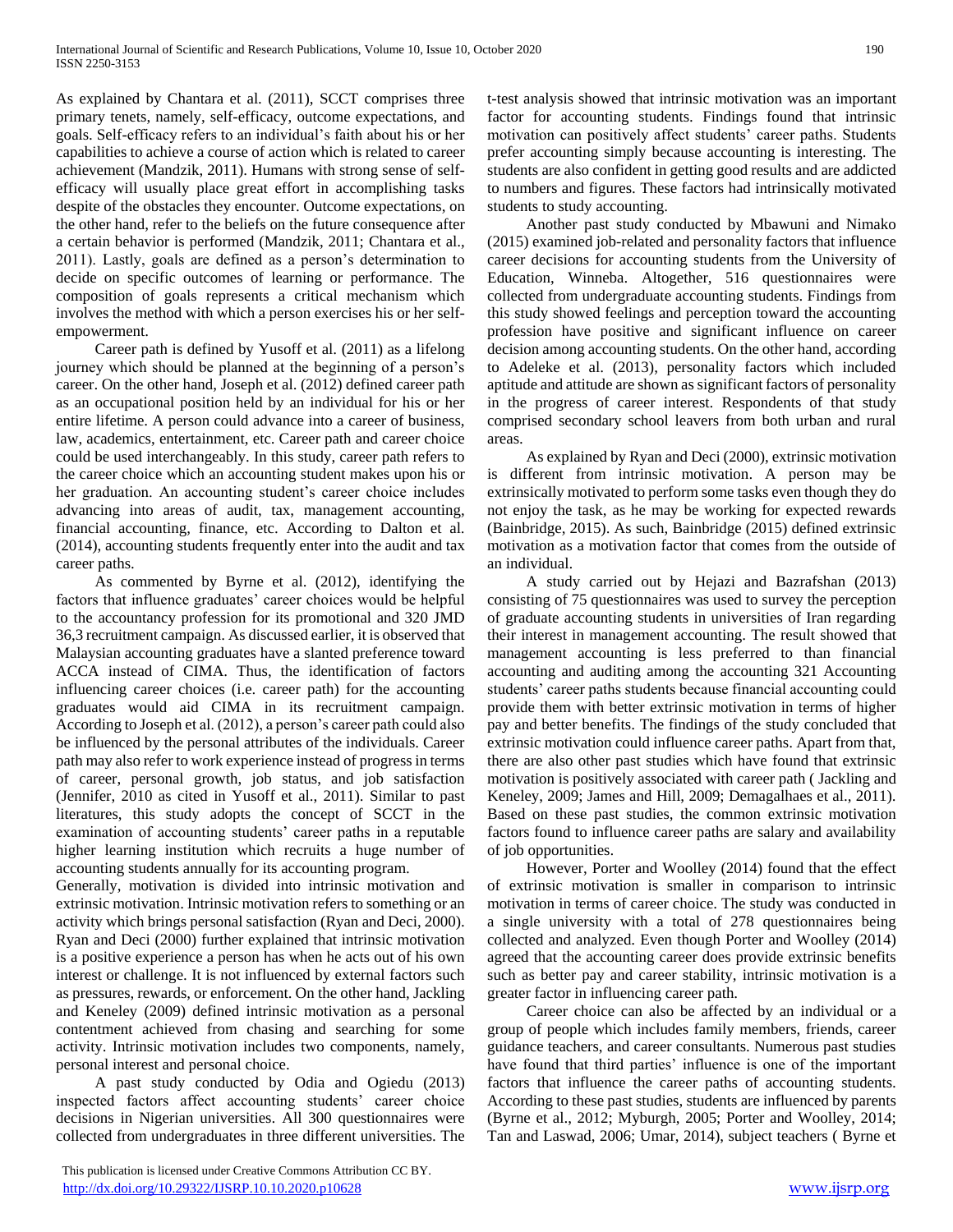al., 2012; Myburgh, 2005), relatives (Myburgh, 2005), and friends (Porter and Woolley, 2014). However, one of the past studies conducted by Wally (2013) examined factors which influence accounting students and concluded that influence by third parties is less significant. Wally (2013) conducted the study in the University of Botswana with a collection of 51 questionnaires from final-year accounting students. The findings of the study suggested influence from parents, peers, and secondary teachers is unimportant. Conversely, the availability of career advancement, personal interest toward the subject, job opportunities available, and higher earnings are more important factors in influencing the accounting students' career paths.

 In this study, career exposure refers to students' exposure to career-related information. According to Ghani et al. (2008), most accounting students gain career exposure through professional accounting bodies. Ghani and Said (2009) commented that it is important for students to be exposed to the nature of an accountant's job and what type of career it offers. With greater exposure on career-related information, one can make better decision in their career choice.

 Past studies have indicated that career exposure given by professional practitioners has influenced students' career choice (Ghani et al., 2008; Sugahara and Boland, 2006; Hutaibat, 2012). A study conducted by Ghani et al. (2008) in one of the universities in Malaysia had collected a total of 802 questionnaires from firstand final-year students. The result showed that slightly more than half of the students had obtained some form of exposure during their university life. The exposure was obtained from lecturers as well as through career talks provided by professional accounting bodies and counseling sessions.

 On the other hand, a study which investigated factors influencing students to be interested in pursuing management accounting careers conducted by Hutaibat (2012) found that accounting students prefer public accounting as their career choice compared to management accounting area due to lack of seminars, workshops, and tutorials organized by their universities. As a result, students lack detailed information and sufficient knowledge with regards to career options in the management accounting area. Through this study, it suggests the importance of career exposure toward students' preference in their career paths.

### III. CONCEPTUAL FRAMEWORK

 In this model a causal relationship is assumed between the factors influencing Accounting Students' Career path. Intrinsic Motivation, Extrinsic Motivation, Influence of third parties and Career Exposure have been identified as independent variable, and Career Path has been identified as dependent variable in the study.

# **Figure- Conceptual Framework**



*(Source: Developed for the research Purpose* from Theoretical Framework of the study*)*

# **Research Questions:**

- Does the factor of the intrinsic **mo**tivation that influences accounting students' toward Career path in Trincomalee Campus, Eastern University, Sri Lanka.
- $\checkmark$  Does the factor of the extrinsic **mo**tivation that influences accounting students' toward Career path in Trincomalee Campus.
- Does the factor of the influence of third parties that influences accounting students' toward Career path in Trincomalee Campus, Eastern University, Sri Lanka.
- Does the factor of the career Exposure that influences accounting students' toward career path in Trincomalee Campus, Eastern University, Sri Lanka.

# **Objectives of the Research:**

 $\checkmark$  To examine whether intrinsic motivation can influence accounting students' toward Career path in Trincomalee Campus, Eastern University, Sri Lanka.

 This publication is licensed under Creative Commons Attribution CC BY. <http://dx.doi.org/10.29322/IJSRP.10.10.2020.p10628> [www.ijsrp.org](http://ijsrp.org/)

- To examine whether extrinsic **mo**tivation can influence accounting students' toward Career path in Trincomalee Campus, Eastern University, Sri Lanka.
- $\checkmark$  To examine whether influence of third parties can influence accounting students' toward Career path in Trincomalee Campus, Eastern University, Sri Lanka.
- $\checkmark$  To examine whether career exposure can influence accounting students' toward Career path in Trincomalee Campus, Eastern University, Sri Lanka.

#### IV. RESEARCH METHODOLOGY

 The sampling method that will be used in this study is simple random sampling. The group of population in this study is students in (Specialization in Accounting and Financial Management) Trincomalee campus. The populations of the study consist of 155 students but the researcher collect data only from 100 students in the order of the list.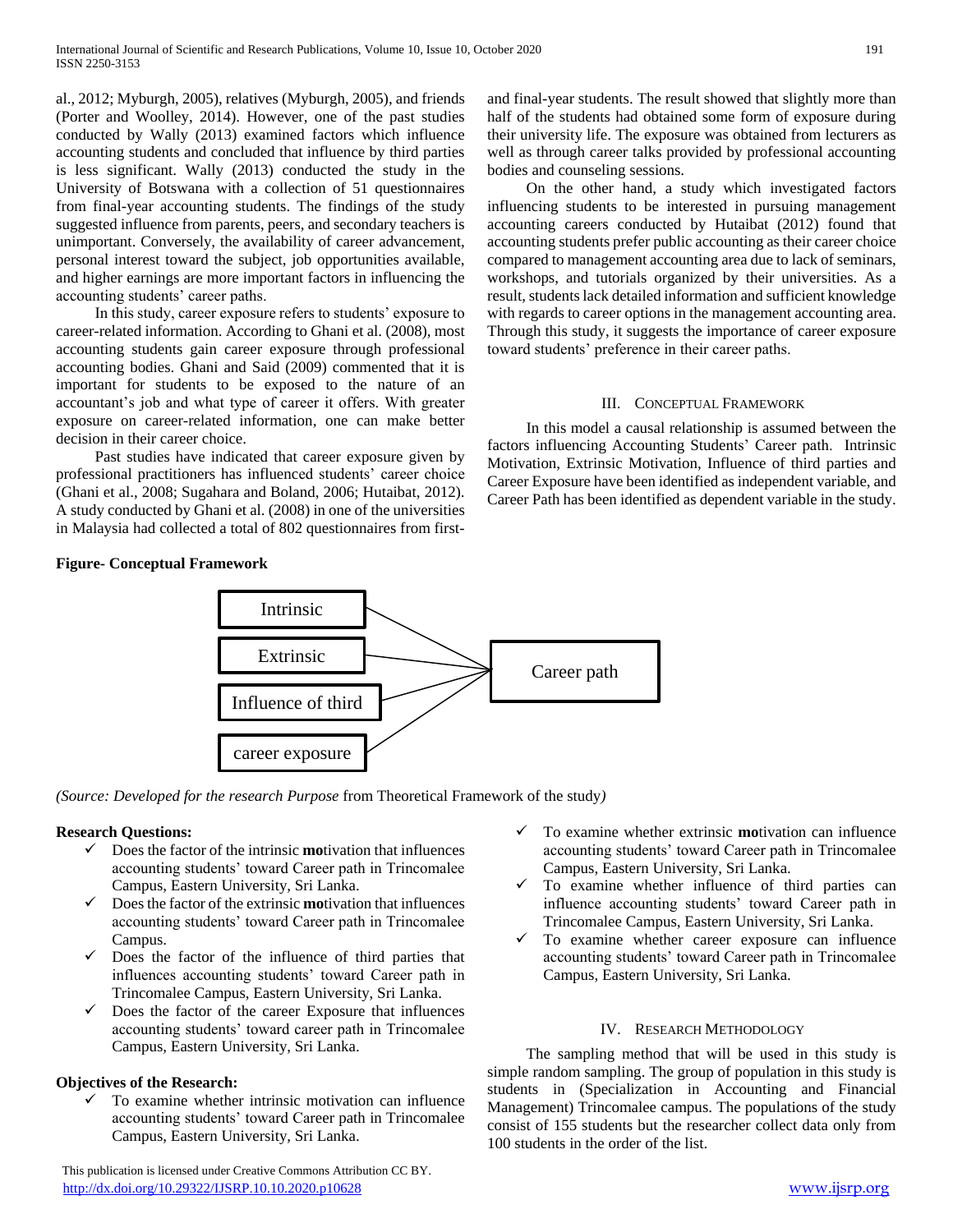The numbers of students selected to the sample from Specialization in Accounting and Financial Management is depended on the total number of students. The following table show the number of students size of the sample.

#### **Table 1: Sample Size**

| Year                 | <b>Students</b> | <b>Sample</b> |
|----------------------|-----------------|---------------|
| $2nd$ Year           | 50              | 32            |
| 3rd Year             | 81              | 52            |
| 4 <sup>th</sup> Year | 24              | 16            |
| Total                | 155             | 100           |

#### **Data Analysis**

 Univariate and Bivariate were used for data analysis, specially SPSS package is SPSS latest version is used.

Questioners prepared based on the five-point liker scale.

| <b>Scale</b>      | <b>Points</b> |
|-------------------|---------------|
| Strongly disagree |               |
| Disagree          |               |
| Moderate          |               |
| Agree             |               |
| Strongly agree    |               |

#### **Decision rules and method of interpretations**

 The mean value of these five point scales was 3, i.e.,  $(1+2+3+4+5)/5=3$ , hence, this mean value was taken as deciding factor, which determined whether the respondents are in favor to the particular variable or not. However, the degree of the results of the measurement of these variables, i.e. the average score, was interpreted with the decision rules in the following way for each and every variable.

#### **Intrinsic motivation**

 Let average score of the respondent for intrinsic motivation questionnaire

 If IM<3, then intrinsic motivation influence on low level to career path

 If IM=3, then intrinsic motivation influence on moderate level to career path

 If IM>3, then intrinsic motivation influence on high level to career path

#### **Extrinsic motivation**

 A similar scale was used to measure the extrinsic motivation Let EM be the average score of the respondent

 If EM<3, then extrinsic motivation influence on low level to career path

 If EM=3, then extrinsic motivation influence on moderate level to career path

 If EM>3, then extrinsic motivation influence on high level to career path

#### **Influences of third parties**

 A similar scale was used to measure the influences of third parties

Let IP be the average score of the respondent

 If IP<3, then influences of third parties influence on low level to career path

 If IP=3, then influences of third parties influence on moderate level to career path

 If IP>3, then influences of third parties influence on high level to career path

#### **Career Exposure**

A similar scale was used to measure the career exposure

Let CE be the average score of the respondent

If CE<3, then career exposure influence on low level to career path If CE=3, then career exposure influence on moderate level to career path

If IP>3, then career exposure influence on high level to career path

#### **Hypothesis development**

H1: There is a relationship between intrinsic motivation and career path.

H2: There is a relationship between extrinsic motivation and career path.

H3: There is a relationship between influences of third parties and career path.

H4: There is a relationship between career exposure and career path.

V. ANALYSIS

# **Statistics** intrinsic extrinsic influence career career career path N | Valid | 100 | 100 | 100 | 100 | 100 Missing  $\begin{vmatrix} 0 & 0 \\ 0 & 0 \end{vmatrix}$   $\begin{vmatrix} 0 & 0 \\ 0 & 0 \end{vmatrix}$   $\begin{vmatrix} 0 & 0 \\ 0 & 0 \end{vmatrix}$ **Mean 2.63 2.58 2.80 2.67 3.10 Std. Deviation 1.036 1.129 1.047 1.015 1.070**

**Table 2: Descriptions analysis**

Source – Survey data

 According to the above table all the variables show the moderate level influence towards their career path. All the independent variables having the positive relationship with career path.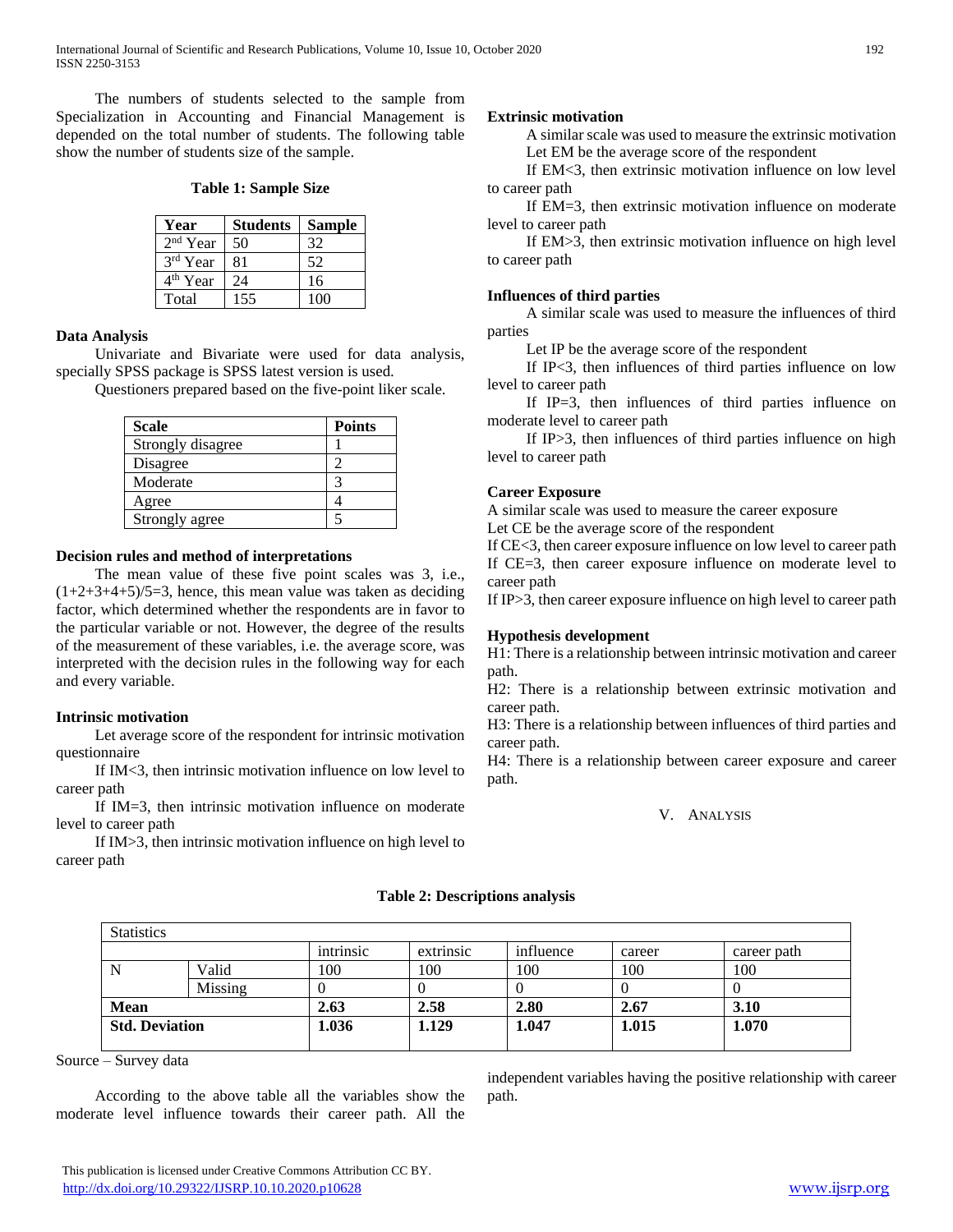#### VI. DISCUSSION

 Considering the conceptual variables, students intrinsic motivation influencing their career path. In the Trincomalee Campus, the Department of Business & Management Studies offers the specialization in Accounting, Marketing, Human Resource Management and Information Management. Most of the students are choosing the accounting stream with their own interest of choice among the above areas.

 Taking into consideration of another variable extrinsic motivation, department of BMS conducted number of workshops related to future career path. They invited the following academic people to conduct the workshop, such as CIMA, Charted, Stock Exchange, SLIM & etc. Therefore extrinsic variable also influence the students' career path.

 Influence of third-party variable also moderately influence. Checked with the passed records of accounting stream, in every batch accounting students' numbers increases step by step. It shows that, definitely third party interfere their career path. Passed out students, seniors, parents, lecturers and etc., encourage them to move into accounting career path.

 Based on the current scenario, the department revised the curriculum to meet the current needs of the job market. In our syllabus having these subjects, such as financial auditing, taxation, Management Accounting, Auditing, finance & etc.

 When students go for an internship, it is a first career exposure for our students. Accounting students choose the internship related to accounting theme, specially audit firm, bank, finance company and etc.

 In order to their performance some of the organization gives the chances to permanent recruitment. In the meantime most of the private organization welcomes the young graduates to these organizations. This is a good opportunity for students to work in the reputed organization with well remuneration.

 Therefore career exposure variable also influence the students' career path.

#### **Recommendation**

 Consider to this career path, institution creates the opportunity to the students**.** Conduct the job fair within the organizations, before they go for a graduation, and send them to outside institution too. Therefore, they can get the job. Invite all island service people as a resource person to this exposure and guidance will help to the standard to choose the best career path. Example: SLAS, SLPS, Accounting service. If the campus makes a MOU with professional bodies, they will give the discount of course fee and exceptional subject too. Therefore, most of the students can join this course during their under-graduation period (Example – ACCA,CIMA,CIM,Charted). This is a good exposure to them to compete the other university students in the job market.

#### **Conclusion**

 Education is a weapon to create the good path to their life. Higher education plays the major role to produce the qualified graduate to the society. In this research intrinsic motivation, extrinsic motivation, influence of third parties and career exposure leads to the career path. In the univariate analysis all the variables are moderately support to the system.

 Trincomalee Campus provides all the facilities to students to enhance their performance. They will make the MOU & Link

 This publication is licensed under Creative Commons Attribution CC BY. <http://dx.doi.org/10.29322/IJSRP.10.10.2020.p10628> [www.ijsrp.org](http://ijsrp.org/)

with the professional bodies will help for the students to choose their career path in a better way.

#### **REFERENCES**

- [1] Adeleke, M.S., Binuomote, M.O. and Adeyinka, S.F. (2013), "Determinants of students' academic performance in financial accounting among senior secondary school leavers in Oyo State", International Journal of Business and Management Invention, Vol. 2 No. 5, pp. 48-59.
- [2] Bainbridge, C. (2015), "What is extrinsic motivation? AboutParenting", available at: [http://giftedkids.](http://giftedkids/) about.com/od/glossary/g/extrinsic.htm (accessed March 7, 2015).
- [3] Byrne, M., Willis, P. and Burke, J. (2012), "Influences on school leaves' career decisions – implications for the accounting profession", The International Journal of Management Education, Vol. 10 No. 2, pp. 101- 111.327
- [4] Chantara, S., Kaewkuekool, S. and Koul, R. (2011), "Self-determination theory and career aspirations: a review of literature", paper presented at International Conference on Social Science and Humanity, Singapore, February 26-28.
- [5] Choy, J.Y., Ng, C.S. and Ch'ng, H.K. (2011), "Consumers' perceived quality, perceived value and perceived risk towards purchase decision on automobile", American Journal of Economics and Business Administration, Vol. 3 No. 1, pp. 47-57.
- [6] Dalton, D.W., Buchheit, S. and McMillan, J.J. (2014), "Audit and tax career paths in public accounting: an analysis of student and professional perceptions", American Accounting Association, Vol. 28 No. 2, pp. 213-231.
- [7] DeCarlo, L.T. (1997), "On the meaning and use of kurtosis", American Psychological Association Inc., Vol. 2 No. 3, pp. 292-302.
- [8] Flores, L.Y., Robitschek, C., Celebi, E., Andersen, C. and Hoang, U. (2010), "Social cognitive influences on Mexican Americans' career choices across Holland's themes", Journal of Vocational Behavior, Vol. 76 No. 2, pp. 198- 210.
- [9] Ghani, E.G., Said, J., Nasir, N.M. and Jusoff, K. (2008), "The 21st century accounting career from the perspective of the Malaysian University students", Asian Social Science, Vol. 4 No. 8, pp. 73-83.
- [10] Ghani, E.K. and Said, J. (2009), "A comparative study on Malay and Chinese accounting students' perceptions on accounting career", Canadian Social Science, Vol. 5 No. 3, pp. 1-13.
- [11] Hejazi, R. and Bazrafshan, A. (2013), "The survey of graduated accounting students' interest in management accounting: evidence of Iran", Open Journal of Accounting, Vol. 2 No. 3, pp. 87-93.
- [12] Hutaibat, K. (2012), "Interest in the management accounting profession: accounting students' perceptions in Jordanian universities", Asian Social Science, Vol. 8 No. 3, pp. 303-316.
- [13] Jackling, B. and Keneley, M. (2009), "Influences on the supply of accounting graduates in Australia: a focus on international students", Accounting  $\&$ Finance, Vol. 49 No. 1, pp. 141-159.
- [14] James, K.L. and Hill, C. (2009), "Race and the development of career interest in accounting", Journal of Accounting Education, Vol. 27 No. 4, pp. 210-222.
- [15] Joseph, D., Boh, W.F., Ang, S. and Slaughter, S.A. (2012), "The career paths less (or more) traveled: a sequence analysis of IT career histories, mobility patterns, and career success", MIS Quarterly, Vol. 36 No. 2, pp. 427-452.
- [16] Myburgh, J.E. (2005), "An empirical analysis of career choice factors that influence first-year accounting students at the University of Pretoria: a crossracial study", Meditari Accountancy Research, Vol. 13 No. 2, pp. 32-48.
- [17] Nor, A.M., Zaini, R.M. and Zahid, S.M. (2013), "Shortage of accountants: does mentoring helps to increase the number?", paper presented at the International Conference on Social Science Research, Penang, June 4-5.

#### AUTHORS

**First Author** – Mrs.Kumuthinidevi Shanthrakumar, Department Business and Management Studies, Trincomalee Campus, Eastern University, Sri Lanka, kum.1967@yahoo.com